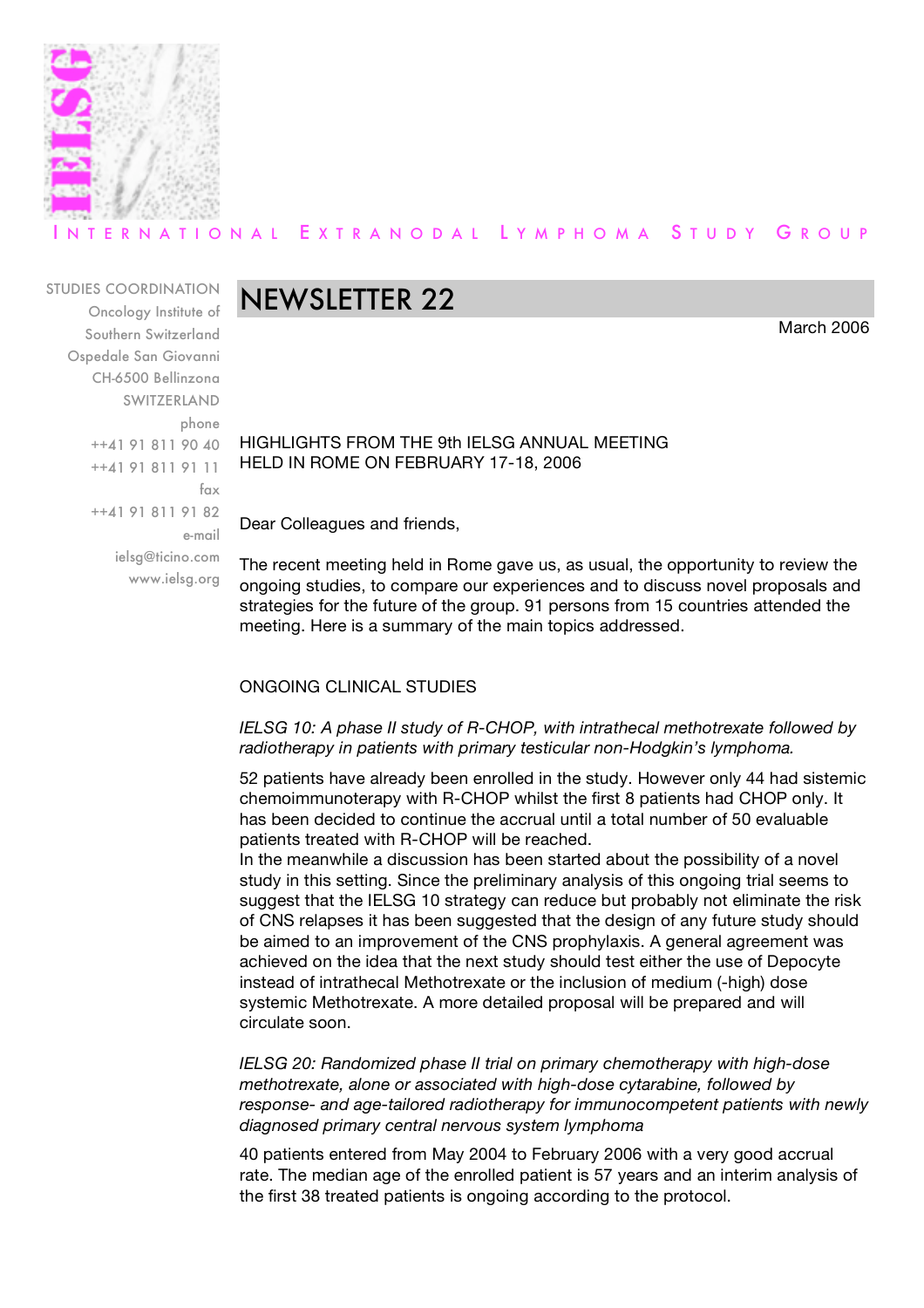# *IELSG 24: A Phase I Study of Intrathecal Rituximab in Patients with Lymphomatous Meningitis*

The phase I study on the intrathecal administration of Rituximab has not enrolled any patient thus far. The study was initially opened only at a few centers (Bellinzona and St. Gallen in Switzerland, Bergamo and Milan - HSR - in Italy). However some administrative and regulatory obstacles prevented the distribution of the drug in the Italian centers and later the Bergamo center renounced to participate. With the aim to finally start enrolling patients, the Novara center has been added in Italy along with an additional study center in Aviano. The IELSG Assembly in Rome decided, with the agreement of Roche International (which is providing the study agent), to open two additional study sites in Germany, namely Homburg and Bielefeld. To further improve the chance of a rapid patient accrual, also HIV-positive patients can now be entered in this study. We do hope that these move will allow the study to be properly performed.

# *IELSG 25 A+B: Phase II Study of VELCADETM in patients with extranodal marginal zone B-cell lymphoma of MALT-type pretreated with one or more prior systemic therapy regimen*

The studies are evaluating the activity and toxicity of Bortezomib in extranodal marginal zone lymphomas. A total of 12 patients have been enrolled thus far, 6 in each study. The discussion was focused on the fact that for the group would be very important to have soon some preliminary information on response rates and feasibility of such a treatment in marginal zone lymphomas before any plan about future controlled studies. Indeed, the combination of Velcade and Rituximab in marginal zone lymphoma seems biologically and scientifically sound but it has never been studied in this setting.

# NOVEL CLINICAL STUDIES TO BE ACTIVATED

#### *IELSG 26: A clinico-pathologic study of primary mediastinal B-cell lymphoma*

The study on the diagnostic and prognostic utility of PET scan in primary mediastinal lymphoma has been approved and all the IELSG members are solicited to start the study approval procedures with their regulatory agencies and Ethical Committees. The study is not testing any novel therapeutic approach and has been designed as a "no-profit" trial. For this reason a study-specific insurance has not yet been stipulated. It will be considered, however, if deemed necessary by Ethical Committees and regulatory agencies. The protocol will be provided upon request to ielsg@ticino.com.

# *IELSG 27: A Clinico-pathological phase II study with translational elements to investigate the possible infective causes of MALT lymphoma of the ocular adnexae with particular reference to Chlamydia species and the effects of treatment with tetracycline*

This study will address the geographic variability of the association between Clamidya infection and ocular adnexa lymphoma as well as the utility of a first line therapy with antibiotic alone. The protocol is available and will be provided upon request to ielsg@ticino.com. All IELSG members (groups and institutions) can now start the regulatory procedures for study activation in each country.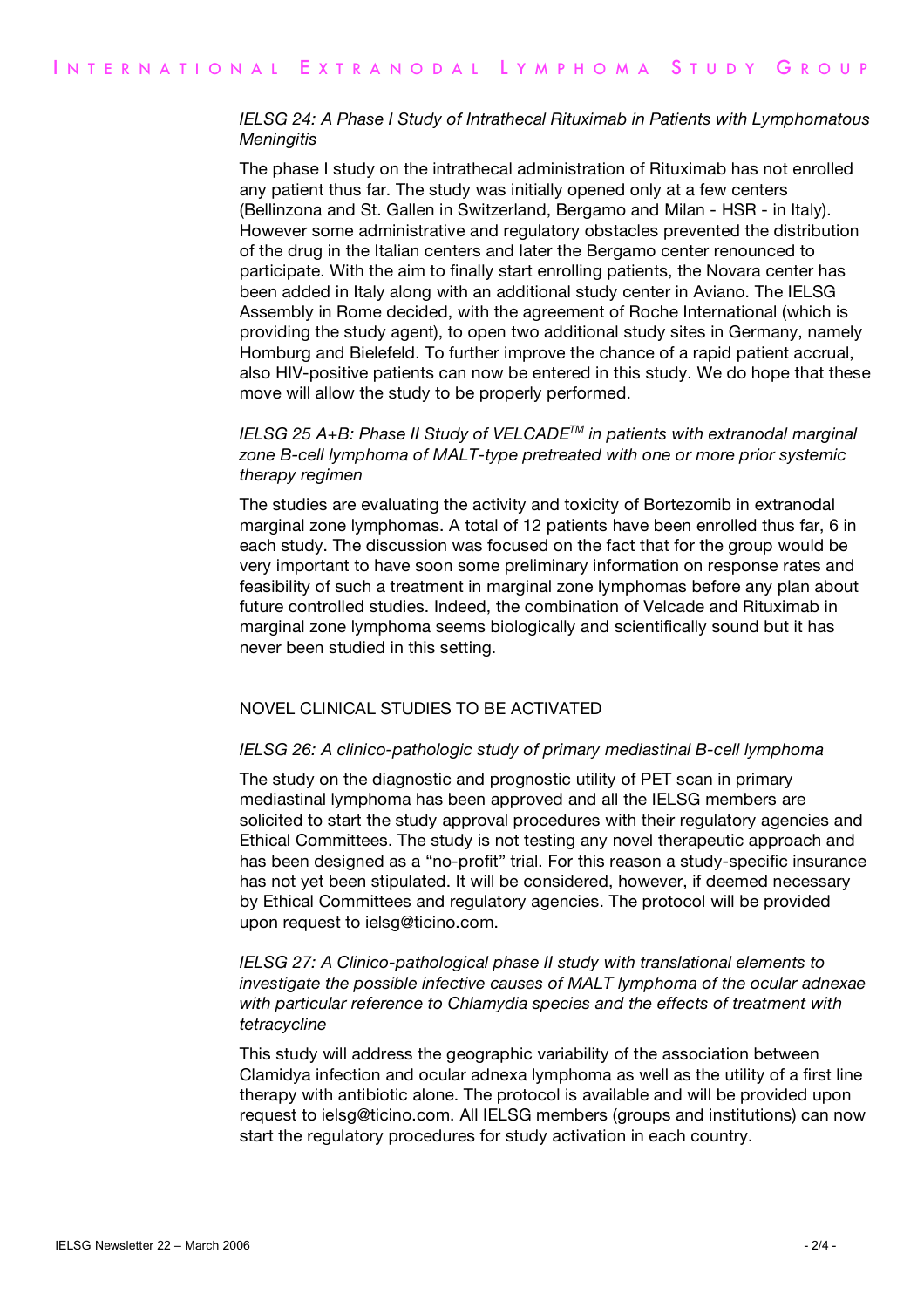#### RANDOMIZED TRIAL IN MALT LYMPHOMA

Updated details on the accrual of the IELSG 19 randomized study of Chlorambucil vs. Chlorambucil plus Rituximab in extranodal marginal zone lymphomas were presented. This study had completed the planned accrual in October 2005. The discussion was mainly focused on the opportunity of re-open the accrual in this trial after a major amendment to add a Rituxan alone arm to the already existing two study arms. Randomization can then continue on a 1:1:5 ratio. The statistical and scientific adequacy of this design was confirmed by the statisticians at Roche. Since in most countries the study was not officially closed, it should be possible to re-start patient accrual after the approval of such an amendment by the local Ethical Committees and regulatory agencies. The amendment is in preparation and will be sent soon to the study principal investigators in each country.

## ONGOING AND FUTURE CLINICO-PATHOLOGICAL STUDIES AND MANUSCRIPTS IN PREPARATION

The assembly was updated on the situation of several retrospective clinicopathology surveys that the group has undertaken. In particular the analysis of diffuse large B-cell lymphoma in the head and neck district (IELSG 23), the study on primary bone lymphoma (IELSG 14) and the study on primary diffuse large cell lymphoma of the breast (IELSG 15) have been completed and the manuscripts are in preparation. The analysis of low grade primary lymphoma in the breast is planned in the next months. The study of intravascular lymphoma is still ongoing and a collaboration with Japanese colleagues to better define the diagnostic criteria for this peculiar entity has begun with a fruitful workshop held in Locarno in December 2005.

A novel retrospective clinico-pathological study on lung lymphoma has been also approved: a detailed protocol with the data-collection forms will be available soon.

## A VIRTUAL TISSUE BANK FOR PRIMARY CENTRAL NERVOUS SYSTEM LYMPHOMA

The availability of material for Primary Central Nervous System Lymphomas (PCNSL) is extremely limited. To overcome this problem, multi-institutional collaborations are mandatory. With the financial support of Oncosuisse, within the International IELSG and in collaboration with the International PCNSL Collaborative Group (IPCG), a virtual tissue bank has been set up for residual PCNSL tissue, which could be used for forthcoming biological studies on PCNSL.

The database backend runs on a dedicated server within the IELSG premises.

Records consist of 24 data fields describing (anonymously) patient, pathology and availability of samples. The patient is identified only by a local histology number. Database access restrictions have been set according to different user types.

The virtual tissue bank is accessible via the IELSG website (www.ielsg.org) with any web-browser and any operating system. After having read and signed the virtual tissue bank policies, pathologists willing to share their archival material receive strictly personal usernames and passwords. Submitters have access to all their data and to summarized data from the whole database. Importantly, the actual histological materials remain at the local Institutions. Access to all the data in the virtual tissue bank is available only to the curators of the database and to the IELSG data-managers. Investigators willing to perform research on PCNSL can